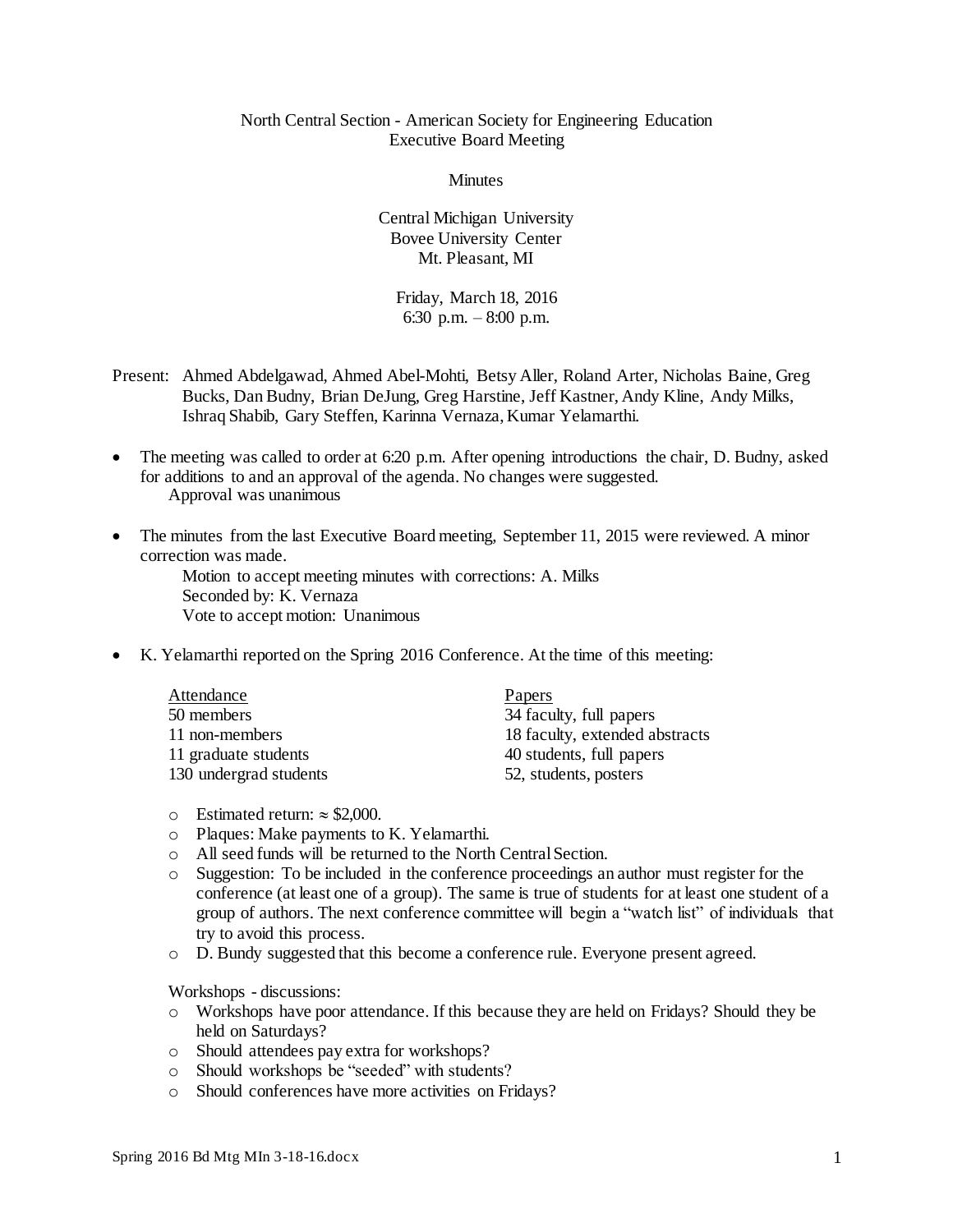Report unanimously accepted

- K. Yelamarthi gave the webmaster's report. Advertising has been updated. Report unanimously accepted.
- The treasurer's report was given by A. Milks, the Treasurer.

| 9/10/15  | Operating account balance:        | S | 0.00          |
|----------|-----------------------------------|---|---------------|
| 12/31/15 | Allocation:                       | S | 550.00        |
| 3/18/16  | Operating account balance:        |   | 550.00        |
| 9/10/15  | <b>BASS</b> account balance:      |   | \$9,116.33    |
|          | Total BASS account disbursements: |   | 974.00        |
|          | Total BASS account revenue:       |   | \$1,597.64    |
| 3/18/16  | <b>BASS</b> account Balance:      |   | $$11,006.15*$ |

\* National ASEE report  $\approx$  \$3,000 less. Don't know why.

Discussion and comments:

- o Account balances finally updated.
- $\circ$  W-9 forms only required for prized  $>$  \$600. (New rule?)
- o Future consideration: Pay prizes out of conference proceeding (funds).

Motion to accept the Treasurer's Report: B. Aller Seconded: K. Vernaza Vote to accept motion: Unanimous.

- Best paper awards report was given by A. Abel-Mohti. Five faculty and 4 students are being considered. Posters will be reviewed by B. Aller, D. Budny and N. Braine. Report unanimously accepted.
- Best teacher award report was given by K. Vernaza. The 2014 winner, Dr. Mary C. Verstraete, went into the pool for the National Teacher's Award. (She won the National ASEE Teacher's Award.) There was no submission for 2016. This year's winner is Dr. Laila Guessous. (Award was presented in the conference banquet.) Report unanimously accepted.
- A. Kline, past chair gave the elections report. For the ASEE NCS five candidates are running to fill three positions, the vice chair and two directors. A. Abdelgawad is (will be) a write in. A. Milks is running for vice chair. If he wins G. Harshine will become the new treasurer. Report unanimously accepted.
- B. Aller gave the Campus Rep report. Sixteen reports were submitted this year. Dr. Eugene Cilanto from West Virginia University wins the Best Campus Rep this year. He *always* submitted reports.

Report unanimously accepted.

• Gary Steffen, the Zone 2 Chair, gave the Zone 2 report.